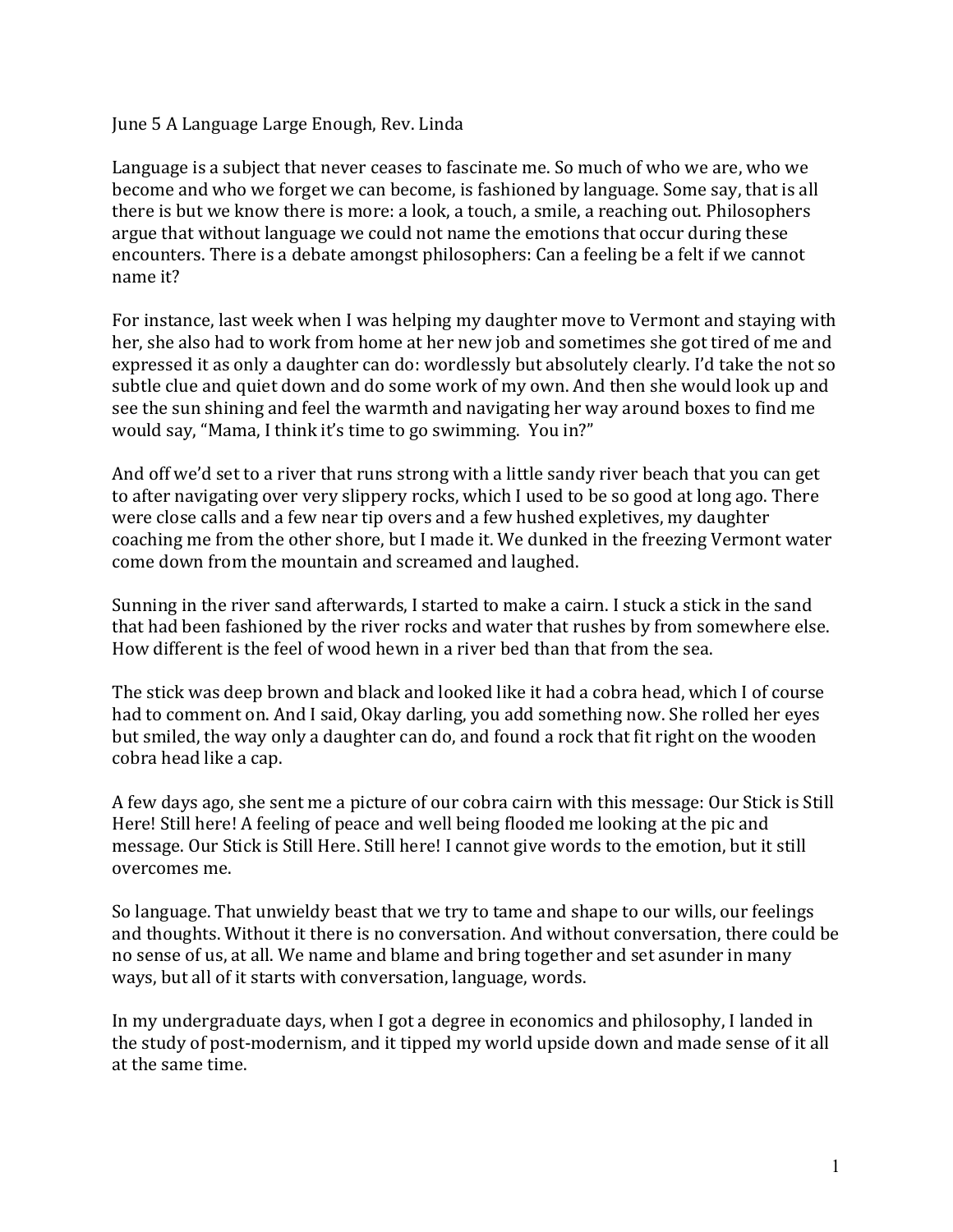Words did not point to what is real but point to the relationship that we fashioned and keep fashioning around what we call real. This is not an argument for spinning any truth one wants. It is an argument for understanding that truths have always been spun and the more people who spin them and the more power those spinners have, the truer they become. Sometimes this serves us. Our constitution and the words that we are all equal and deserving of freedom remain etched on our tongues and yet, how they are spun changes everything. 

Like the second amendment, *A* well regulated Militia, being necessary to the security of a free *State, the right of the people to keep and bear Arms, shall not be infringed.* 

What does *well-regulated* mean and why do we not lift that up as often as the right to bear arms shall not be infringed?

Language. Conversation. Stories spun and respun.

Another example: I was always the hero in my family growing up. I took care of my brothers and sisters. I protected them as much as any child could. I made up stories and wrote plays that featured all of us. I kept us busy and on adventures so that the alcoholism that consumed my father and therefore mother did not swallow us up.

In the last decade, I have redefined what a hero is. Now I think of a hero as someone who can sit with the discomfort and not have to jump in to fix it; who can tolerate being named less than heroic, and still not jump in to fix it.

In other words, the word hero points to something but that something can only exist in relationship. Its role is to maintain the boundaries of relationship. Just like the words evil, wrong, failed, poor, black, white, good and bad work to do. They do not live as truths in an objective container. They shape truths.

Sometimes I wonder about the play of words and what they squeeze together to give us a sense of a reality we can hold onto and the unknowable, the unworded. How do these two spaces, so different, shape each other.

I think words work to shrink the unknowable. They want us to make it so small that it does not wake us. And this works, mostly, until the world becomes full of a virus we cannot control and there are wars everywhere and language is used to spin truths that choke the life out of the rights of the earth and so many others that we have fought to keep whole. And then, the chasm, that wordless chasm, opens in our imagination and dreams and habits and we have no idea how to manage this because words are just not available to put boundaries around these feelings. Not yet.

I think words and naming and defining and determining can build a wall between us and our existential loneliness. We just keep talking and writing and devising verbal containers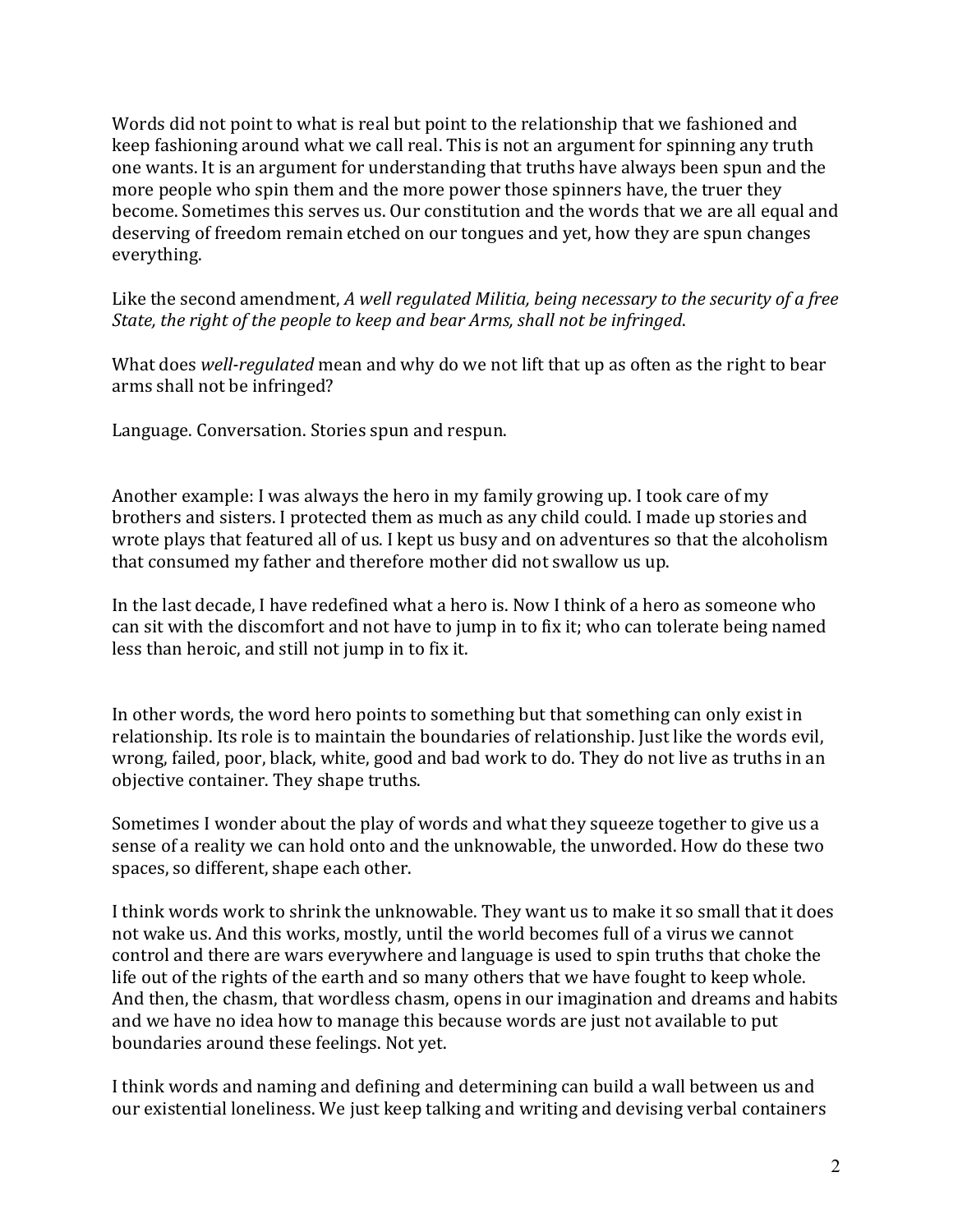to fit one another in so that we know where everything and everyone is and then we can try to be those people we have decided are good enough. Trouble with this of course is that being good enough, no matter what your role, is harder and harder to name and therefore harder and harder to achieve these days.

David Whyte writes, "I began to realize that the only places where things were actually real was at this frontier between what you think is you and what you think is not you; that whatever you desire of the world will not come to pass exactly as you will like it, but the other mercy is that whatever the world desires of you will also not come to pass, and what actually occurs is this meeting, this frontier."

I love these words and have read them often. I think I met this frontier after my last lung surgery. At one point, lying in bed so full of pain that breathing had to be good enough, I wondered, who is this Linda here, the gossiping wind and the play of light and shadows dancing on my covers?

When there was no me left that I understood: no writer, no listener, no understander, no hero, no mother or daughter, no minister, no wife, no one who got it right or wrong, who was I then? The question frightened me in those weeks of recovery. It was a kind of howling that woke me up from those moments that beloved sleep would take me.

Today I think it was really a call to let silence arise unnamed, to allow silence to be the force that made the curtains quiver in the wind of the open window, for silence to be the answer to the light and shadow that the west wind calls with abandon.

I think maybe this helped show me the way to this place, show me the foot holds in the wall we build between what we can name and what names us without our permission: mortality, loss, mystery, change, and more change, and more loss.

These times my friend. These times. We have had so much change hoisted upon us. Changes that we did not believe would ever befall us as a nation and changes as people who are flesh and bones. Though even as I say that, I hear the people of color I know tell me that these changes: losses of civil rights, like voting access, redefinitions of our constitution that allow Roe v. Wade to be on the chopping block, the recarving of our nation to ensure one party wins and not another, covid and more covid and now looks like monkeypox is here too ...my friends who are not white tell me, Linda, this may all be shocking to you, but we have never known democracy, we have always been marginalized and penalized, our children grow up afraid of being shot by a system that you believed in until recently.

And so I breathe. And so I breathe. Still here. We are still here.

And naming that, that we are still here, naming that HERE does not mean what it used to, naming all of it and knowing that there are other places too, while we vote and protest and show up and pray to we know not what, there are other words beside these, right beside them that can name light and shadow and breath and promise and love and stillness.